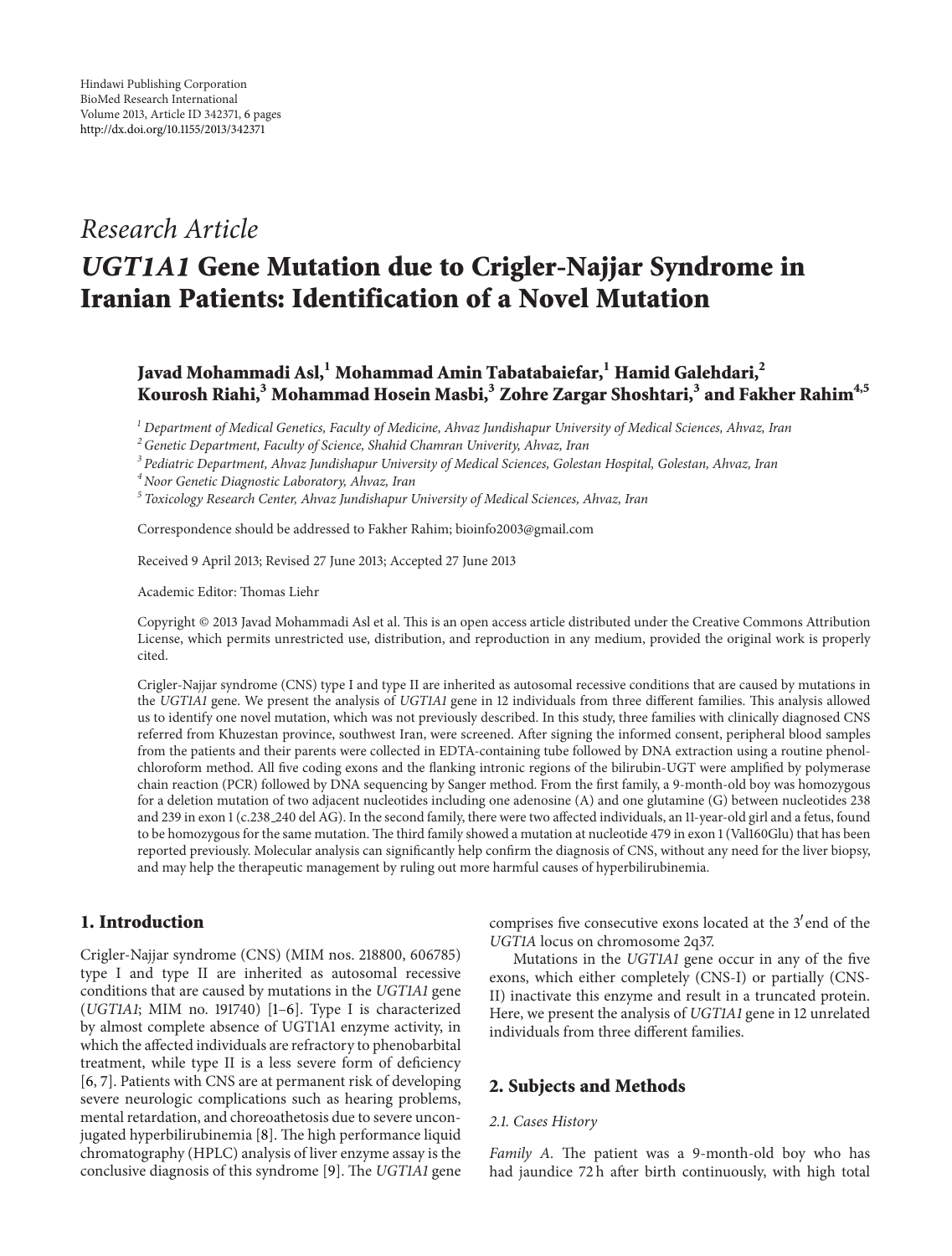and direct bilirubin values [\(Table 2\)](#page-2-0). His first blood examination revealed a normal hemoglobin level (12.5 g/dL), RBC (4.89 M/ $\mu$ L), MCV (74.8 fL), MCH (25.6 pg), MCHC  $(34.2 \text{ g/dL})$ , and platelet count  $(299 \text{ k}/\mu\text{L})$ . Both parents  $(22-\mu\text{L})$ year-old father and 21-year-old mother) were educated with a history of mild jaundice, consanguinity, and mental disorders in their relatives. During a seven-day course of phototherapy treatment without phenobarbital, the serum bilirubin has dropped to 23 mg/dL. There was no evidence of neurotoxicity. He was transferred to our department for further diagnosis.

*Family B.* A pregnant woman with a fetus was referred to our department at gestational age of 18 weeks for amino synthesis. Both parents (28-year-old father and 26-year-old mother) were educated with no history of consanguinity and mental disorders in their relatives. Their other child was an 11-year-old girl with jaundice. Her first blood examination revealed hemoglobin (14.2 g/dL), RBC (5.60 M/ $\mu$ L), MCV (82.0 fL), MCH (25.6 pg), MCHC (31.2 g/dL), and platelet (217 k/ $\mu$ L). Her family history revealed that her parents had mild jaundice [\(Table 2\)](#page-2-0). Her birth weight was 3500 g following normal pregnancy and uneventful cesarean section. This girl developed clinical jaundice by 4 days of age with total and direct bilirubin of 26 mg/dL and 1.5 mg/dL, respectively. Her hyperbilirubinemia responded to a 12-day course of phototherapy without phenobarbital, and total bilirubin was reduced to 13 mg/dL. She was discharged under phenobarbital therapy, but her hyperbilirubinemia rebounded quickly, and she was admitted again with a total bilirubin of 29 mg/dL and was transferred to our department for further diagnosis.

*Family C.* A consanguine couple (29-year-old male and 26-year-old female) was referred to our department for premarital genetic counseling and screening of CNS. The patient was a 29-year-old male who has had jaundice, with a total bilirubin of 8.4 mg/dL, direct bilirubin of 1.8 mg/dL, and blood examination results of hemoglobin (15.2 g/dL), RBC  $(4.67 \text{ M}/\mu\text{L})$ , MCV  $(79.1 \text{ fL})$ , MCH  $(24.2 \text{ pg})$ , MCHC (32.8 g/dL), and platelet count (287 k/ $\mu$ L). The man had a family history of CNS. His parents (52-year-old father and 49-year-old mother) were not educated with a history of slight elevation in bilirubin [\(Table 2\)](#page-2-0) and consanguinity and no history of mental disorders in their relatives. Their other child was an 11-year-old boy with jaundice, with a total and direct bilirubin of 26 mg/dL and 0.56 mg/dL, respectively. The woman was normal with no history of CNS in her family and relatives.

#### *2.2. Molecular Genetic Analysis*

*2.2.1. DNA Extraction and Nucleotide-Sequence Analysis.* Following the approval of the local ethics committee of Ahvaz Jundishapur University of Medical Sciences (AJUMS) and taking a written informed consent from parents, peripheral blood samples were obtained. Genomic DNA was isolated from peripheral blood of the patients, their parents, and several normal individuals using a routine phenol-chloroform method. All five coding exons and the flanking intronic regions of the bilirubin-UGT were amplified by polymerase

<span id="page-1-0"></span>Table 1: *UGT1A1* gene primers used in PCR and sequencing.

| Region  | Primer       | Primer sequence $(5' \rightarrow 3')$ |
|---------|--------------|---------------------------------------|
| Pro     | GCDH_pro_1F  | GCTACTTGGAGGCTGAGGTG                  |
|         | GCDH_pro_1R  | TGAGGCTTTTCATTGGTTCC                  |
| Pro     | GCDH_pro_2F  | AACTGACCAACCAGGAGTGG                  |
|         | GCDH_pro_2R  | <b>CTCTCAGGGCCATGCTCTCT</b>           |
| Exon 1  | GCDH9_ex1F   | GATTTCCACAGGCAAGGCTA                  |
|         | GCDH ex1R    | <b>CTCCTTCCCTCCACACTCC</b>            |
| Exon 2  | GCDH_ex2F    | GGAACCAATGAAAAGCCTCA                  |
|         | GCDH_ex2R    | GCGACCAGAGGTCCTTACAC                  |
| Exon 3  | GCDH ex3F    | <b>TCGCTCTGAGAGAGCATGG</b>            |
|         | GCDH_ex3R    | <b>CTGCCTTAGTGCCTCTGACC</b>           |
| Exon 4  | GCDH_ex4F    | CAGGGTCAGAGGCACTAAGG                  |
|         | GCDH ex4R    | GAAAAACTGCAAAGGGACCA                  |
| Exon 5  | GCDH_ex5F    | <b>AGATCCTCATCAGGGACACCT</b>          |
|         | GCDH_ex5R    | <b>CCAGCTACTAGAGGGGTGGAG</b>          |
| Exon 6  | GCDH ex6F    | <b>GCCACAATTTCCCAGTCTGT</b>           |
|         | GCDH_ex6R    | CAGAATAGGCTCAGGGGACA                  |
| Exon 7  | GCDH ex7F    | CATATTGGTCAGGCTGGATTTT                |
|         | GCDH ex7R    | CACTACAAACAGATCGGCCATA                |
| Exon 8  | GCDH_ex8F    | TGGGACCAAGACCTGGTAAG                  |
|         | GCDH ex8R    | <b>CCGGCTGAGTAAGAATCACC</b>           |
| Exon 9  | GCDH_ex9F    | <b>TTCCCTGCTTCAGAGTTGGT</b>           |
|         | GCDH_ex9R    | AGGACGTCACTGGTCATTCC                  |
| Exon 10 | GCDH ex10F   | CAGTGACGTCCTTCTGAGCA                  |
|         | GCDH_ex10R   | AGGACAAGAGGGACAGCAGA                  |
| Exon 11 | GCDH_ex11F   | <b>GGACCTGAACCTTCTGCTGT</b>           |
|         | GCDH_ex11R   | CTCCAGATGAGGGACAGAGG                  |
| Exon 12 | GCDH_ex12_1F | <b>TGGCCTCACAGTCTTCTCCT</b>           |
|         | GCDH_ex12_1R | CTCCCTCACTCTGCTCCAAC                  |
| Exon 12 | GCDH ex12 2F | GGATGGAGTGGGA AGTGAGA                 |
|         |              | GCDH_ex12_2R_CCAGACCACTCTAGGGGAAA     |

chain reaction (PCR), according to Bosma et al., method [\[10–](#page-4-6) [12\]](#page-4-7). Then, all PCR products were sequenced using designed primers (Primer 3.0 web based software, University of Massachusetts Medical School, USA) [\(Table 1\)](#page-1-0).

The reaction mixture (30  $\mu$ L) contains 2  $\mu$ L of genomic DNA,  $1 \mu$ L of each upstream and downstream primer (diluted to 10  $\mu$ mol/L), 11  $\mu$ L of ddH<sub>2</sub>O, 15  $\mu$ L of 2 × Taq PCR Master Mix (Qiagen Inc.) were used, as described by Wang et al., recently. In brief, PCR was implemented by denaturation at 95<sup>∘</sup> C for 3 min, followed by 40 thermal cycles composed of 94<sup>∘</sup> C for 30 sec, 55<sup>∘</sup> C for 30 sec, and 72<sup>∘</sup> C for 45 sec for each. Furthermore, the amplified products were isolated by electrophoresis on a 1% agarose gel and then purified using the QIAamp purification kit (Qiagen Inc.), and the nucleotide sequence was determined by direct sequencing using an ABI 310 automatic sequencer according to the manufacturer's instructions (Applied Biosystem, Foster City, CA, USA).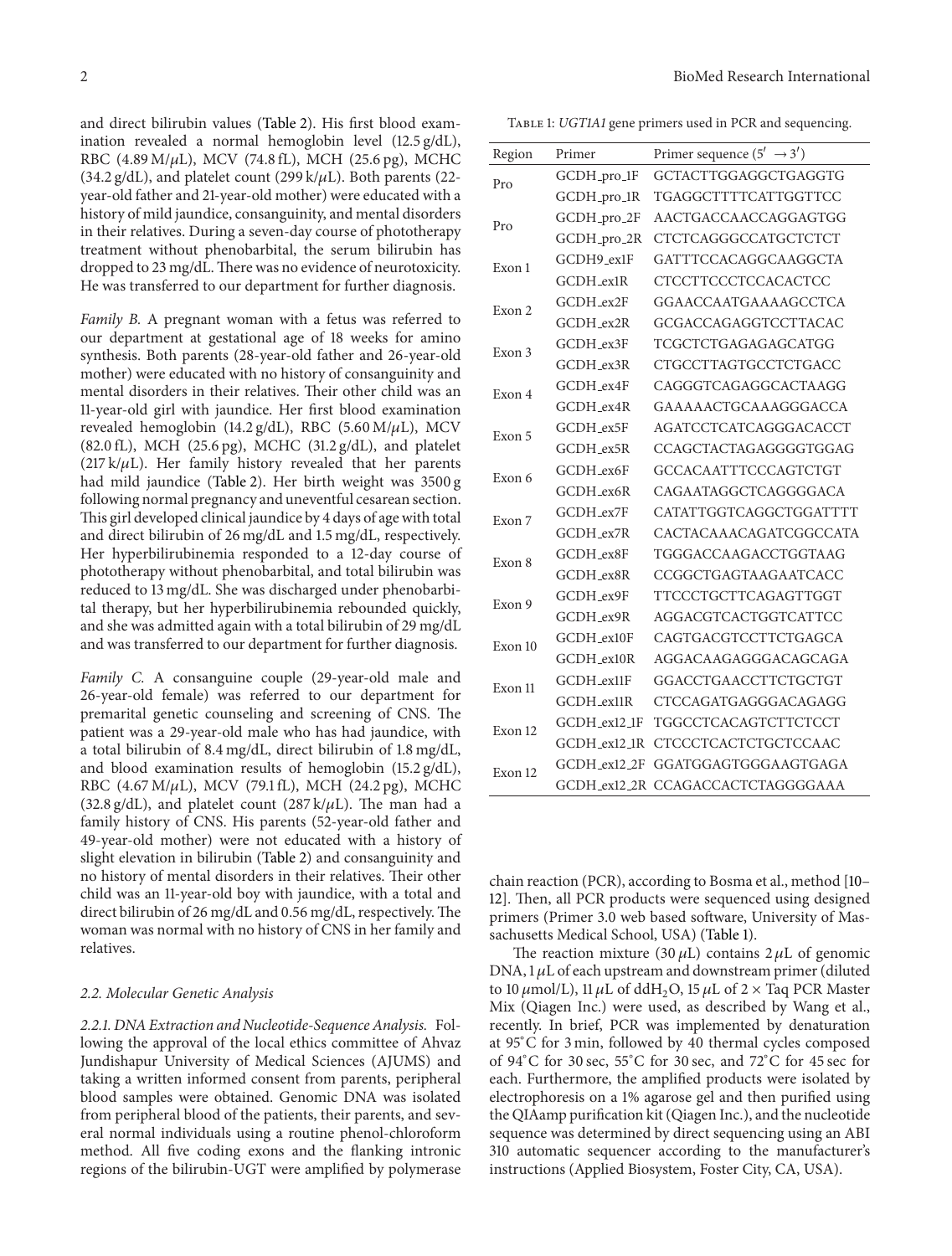<span id="page-2-0"></span>

|                                                                                                                                                                                       |                        |                                           | Bilirubin (mg/dL) | TABLE 2: Mutations identified in patients with Crigler-Najjar syndrome (CNS). |                            |                                                                        |                        |
|---------------------------------------------------------------------------------------------------------------------------------------------------------------------------------------|------------------------|-------------------------------------------|-------------------|-------------------------------------------------------------------------------|----------------------------|------------------------------------------------------------------------|------------------------|
| Patients                                                                                                                                                                              | Reported consanguinity | $_{\rm Total}$                            | Direct            | Age/sex (F: female; M: male)                                                  | Mutation                   | Polymorphisms                                                          | Reference              |
|                                                                                                                                                                                       |                        |                                           |                   | Family A                                                                      |                            |                                                                        |                        |
|                                                                                                                                                                                       |                        |                                           | 79                | 9-month-old/M                                                                 | c.238_240del/c.238_240del  | Del(AG)                                                                | Novel                  |
|                                                                                                                                                                                       | yes<br>Yes             | $\frac{31.2}{1.53}$                       | 0.97              | 22-year-old/M                                                                 | c.238_240del/N             | Del(AG)                                                                | Novel                  |
| CNS-1<br>CNS-2<br>CNS-3                                                                                                                                                               |                        |                                           | 22                | 21-year-old/F                                                                 | c.238_240del/N             | Del(AG)                                                                | Novel                  |
|                                                                                                                                                                                       |                        |                                           |                   | Family B                                                                      |                            |                                                                        |                        |
|                                                                                                                                                                                       |                        |                                           | I                 | 18 weeks $GA$ $-$                                                             | c.238_240del/ c.238_240del | Del(AG)                                                                | Novel                  |
|                                                                                                                                                                                       | 2222                   |                                           | 78.               | 28-year-old/M                                                                 | c.238_240del/N             | Del(AG)                                                                | Novel                  |
|                                                                                                                                                                                       |                        | 3.69<br>1.69<br>26                        | ē                 | 26-year-old/F                                                                 | c.238_240del/N             | Del(AG)                                                                | Novel                  |
| $28.5$<br>$-5.8$<br>$-5.8$<br>$-5.8$<br>$-5.8$<br>$-5.8$                                                                                                                              |                        |                                           | ۲ī                | 11-year-old/F                                                                 | c.238_240del/c.238_240del  | Del(AG)                                                                | Novel                  |
|                                                                                                                                                                                       |                        |                                           |                   | Family C                                                                      |                            |                                                                        |                        |
|                                                                                                                                                                                       |                        |                                           | 0.56              | 11-year-old/M                                                                 | c.479T>A/c.479T>A          |                                                                        | Huang et al., 2006 [2] |
|                                                                                                                                                                                       |                        |                                           | 0.99              | 49-year-old/F                                                                 | c.479T>A/N                 | $\begin{array}{c}\n 1 & 1 & 1 \\ 2 & 1 & 1 \\ 1 & 1 & 1\n \end{array}$ | Huang et al., 2006 [2] |
|                                                                                                                                                                                       |                        |                                           | 1.13              | 52-year-old/M                                                                 | c.479T>A/N                 |                                                                        | Huang et al., 2006 [2] |
| $\begin{array}{c} {\rm CSS}\text{-}8\\ {\rm CSS}\text{-}9\\ {\rm CMS}\text{-}10\\ {\rm CMS}\text{-}11\\ {\rm CMS}\text{-}11\\ {\rm CMS}\text{-}12\\ {\rm CS}\text{-}12\\ \end{array}$ | <b>និ</b> នី និងន      | $26$<br>$1.48$<br>$2.5$<br>$3.3$<br>$3.8$ | $\frac{8}{1}$     | 29-year-old/M                                                                 | c.479T>A/N                 |                                                                        | Huang et al., 2006 [2] |
|                                                                                                                                                                                       |                        |                                           |                   | 28-year-old/F                                                                 | X<br>X                     | $T>\Lambda$                                                            | Huang et al., 2006 [2] |
|                                                                                                                                                                                       |                        |                                           |                   |                                                                               |                            |                                                                        |                        |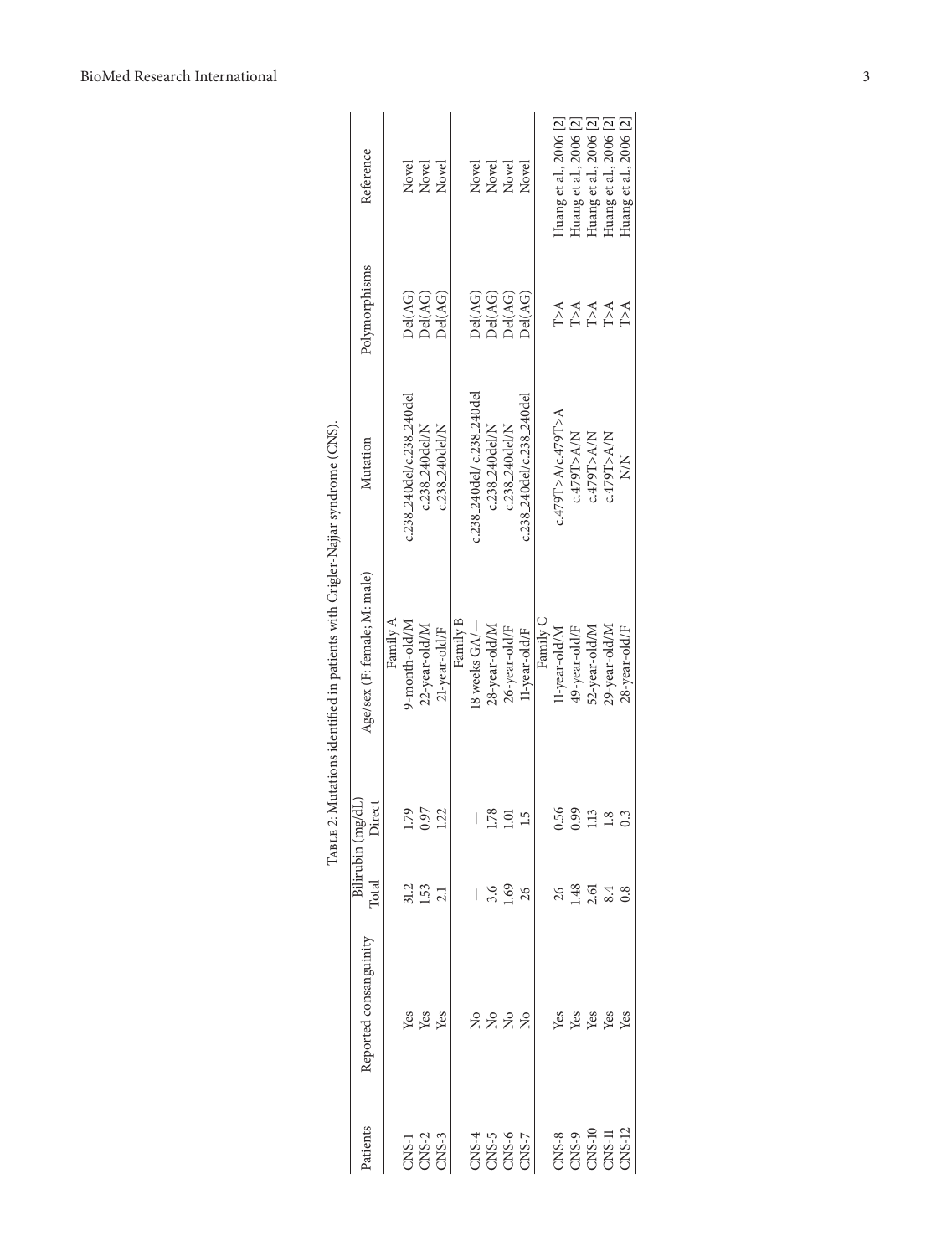

<span id="page-3-0"></span>Figure 1: The family pedigree and sequencing chromatograms of the *UGT1A1* gene showing a homozygous two bp deletion (c.238 240delAG, exon 1) in the proband from family A and a heterozygous deletion in the father and the mother of each case; appearance of her chromatogram is comparable to that of a normal control; N, normal.



<span id="page-3-1"></span>Figure 2: The family pedigree and sequencing chromatograms of the *UGT1A1* gene showing a homozygous two bp deletion (c.238 240delAG, exon 1) in the proband from family B and a heterozygous deletion in the father and the mother of each case; appearance of her chromatogram is comparable to that of a normal control; N, normal.

#### **3. Results**

From family A, a 9-month-old boy with clinical CNS was homozygous for a 2-bp deletion mutation causing a change of the coding exons with a frameshift. The deletion of one adenosine (A) and one glutamine (G) between nucleotides 238 and 240 in exon 1 [\(Figure 1\)](#page-3-0) modified the nucleotide of codons 238, 239, and 240 [\(Table 2\)](#page-2-0). Sequencing showed the homozygous mutation, which had not been reported so far. The evaluation of parents revealed the heterozygous pattern

of the same mutation in both [\(Figure 1](#page-3-0) and [Table 2\)](#page-2-0). In family B, there were two individuals (B and C), an 11-year-old girl and 18-week old fetus. Patient B, a girl with clinical CNS, and patient C, a fetus, were homozygous for the same deletion as patient A [\(Figure 2\)](#page-3-1). Both parents were also heterozygous for the same mutation [\(Figure 1](#page-3-0) and [Table 2\)](#page-2-0).

In family C, there were two boys and their parents with clinical CNS. From these four subjects, three were heterozygous and one was homozygous for substitution mutation. Polymerase chain reaction and sequence analysis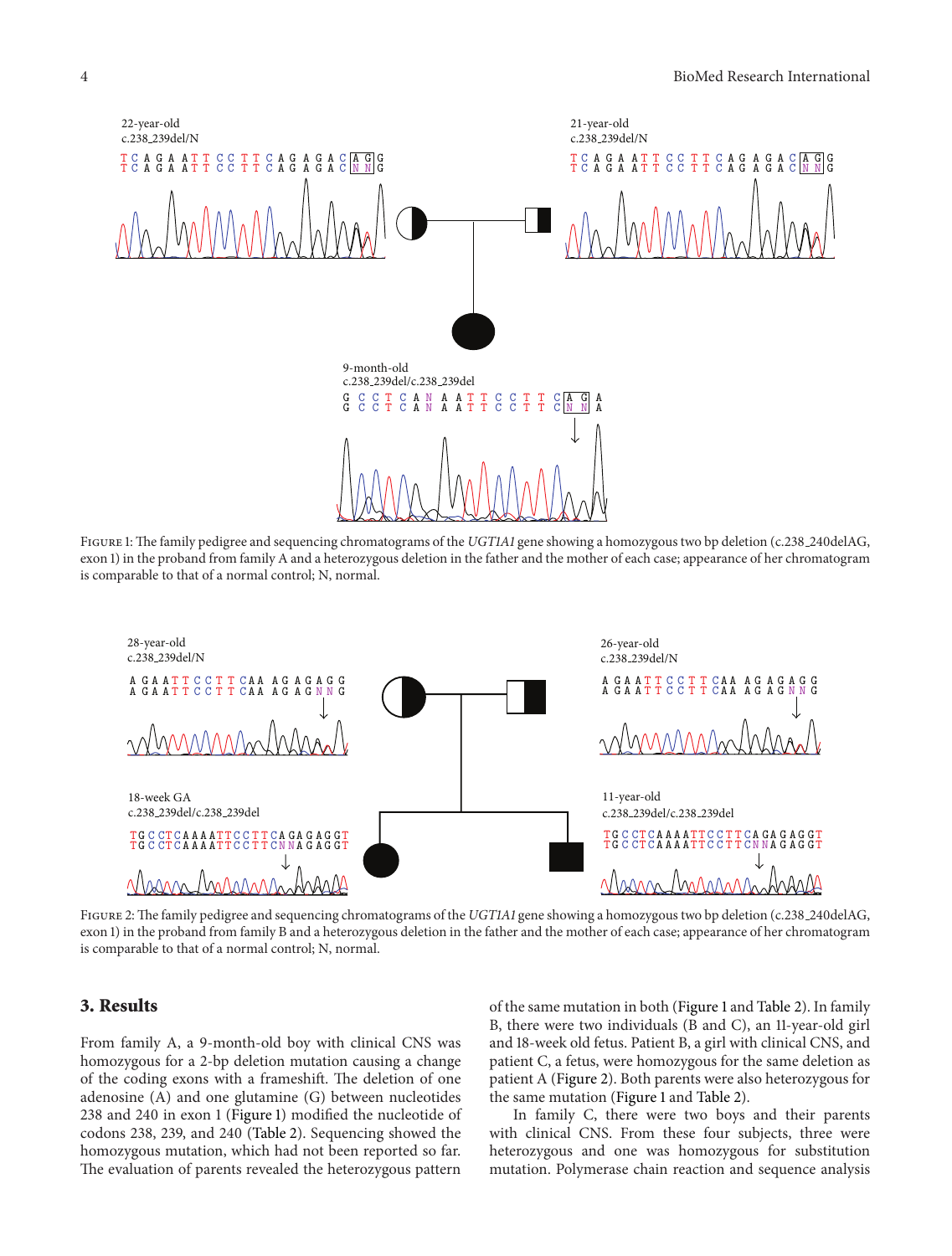of the *UGT1A1* gene revealed a T>A mutation at nucleotide 479 in exon 1 (Val160Glu) that has been reported previously [\(Table 2\)](#page-2-0) [\[2\]](#page-4-8).

#### **4. Discussion**

Mutations in the *UGT1A1* gene were previously shown to cause CNS. Here we describe a unique etiology of CNS in three affected families, which was analyzed using direct sequencing of whole coding sequences and splice sites of the *UGT1A1* gene. Overall seven heterozygous and four homozygous cases were observed. The deletion mutation in exon 1 may alter the structure of a protein called UDPGT due to the frameshift. The enzymatic activity of the resulting protein may reduce because it has amino acids that are different in addition to the premature translation at the codon of interest.

CNS is a rare entity with only few hundred cases reported since the first report in 1952 [\[13](#page-4-9)]. The incidence of CNS is estimated in a range of 0.6–1.0 per million live births [\[14\]](#page-4-10). Although the clinical characteristics of our patients were consistent with prior reported cases, the observed mutation was novel and different. Bilirubin encephalopathy due to CNS may occur without well-timed treatment [\[15\]](#page-4-11).

Careful phenotypic analysis of patients who have disorders caused by UDPGT can be informative for identification of parent-of-origin differences in gene expression. Consistent with this, the mother and the father, who were heterozygous for the c.238 240del, had normal or slightly elevated serum bilirubin. It can be deduced, therefore, that in the case, homozygous for the novel deletion at the exon 1, was required for the expression of the jaundiced phenotype. Although over 65 different genetic mutations in the coding region of *UGT1A1* gene have been described to cause CNS, [\[16](#page-4-12), [17\]](#page-5-0) the novel deletion reported here was found to inactivate the enzyme.

The characterization of a genetic defect which is present in the large majority of subjects with CNS makes a genetic test for this disorder feasible, if not practical. Moreover, knowing the molecular genetics of CN has clinical consequences that are not limited to the field of familial unconjugated hyperbilirubinemias. In all these instances, direct recognition of the role of CNS may help in the diagnostic and therapeutic management of the patient, by ruling out more harmful causes of hyperbilirubinemia.

In conclusion, we report a novel deletion within exon 1 of *UGT1A1* gene*,* causing the jaundiced phenotype, thereby inactivating the enzyme. Though *UGT1A1* gene is expressed specifically in the liver, we made an attempt to define the diagnosis and the molecular mechanism of *UGT1A1* deficiency by a noninvasive molecular approach, not demanding a liver biopsy. This method not only is valuable in starting the clinical diagnosis and given that genetic counseling, but also could help the novel gene therapy approaches that involve the knowledge of the specific genetic lesion in a patient.

#### **Conflict of Interests**

The authors declare that there is no conflict of interests.

#### <span id="page-4-0"></span>**References**

- <span id="page-4-1"></span>[1] B. Lodoso Torrecilla, E. Palomo Atance, C. Camarena Grande et al., "Crigler-Najjar syndrome: diagnosis and treatment," *Anales de Pediatria*, vol. 65, no. 1, pp. 73–78, 2006.
- <span id="page-4-8"></span>[2] C. Huang, N. Tan, S. Yang, Y. Sung, and M. Huang, "Crigler-Najjar syndrome type 2," *Journal of the Formosan Medical Association*, vol. 105, no. 11, pp. 950–953, 2006.
- [3] M. Torres and M. Bruguera, "Crigler-Najjar syndrome," *Gastroenterologia y Hepatologia*, vol. 28, no. 10, Article ID 103.412, pp. 637–640, 2005.
- [4] S. Itoh, "Crigler-Najjar syndrome," *Ryoikibetsu Shokogun Shirizu*, no. 33, pp. 519–521, 2001.
- [5] M. Jesic and S. Maglajlic, "The Crigler-Najjar syndrome, type I. Therapeutic dilemmas," *Srpski Arhiv za Celokupno Lekarstvo*, vol. 128, no. 11-12, pp. 389–392, 2000.
- <span id="page-4-2"></span>[6] A. Iolascon, A. Melon, B. Coppola, and M. C. Rosatelli, "Crigler-Najjar syndrome type II resulting from three different mutations in the bilirubin uridine 5 -diphosphateglucuronosyltransferase (UGT1A1) gene," *Journal of Medical Genetics*, vol. 37, no. 9, pp. 712–713, 2000.
- <span id="page-4-3"></span>[7] M. I. Shevell, B. Bernard, and J. W. Adelson, "Crigler-Najjar syndrome type I: treatment by home phototherapy followed by orthotopic hepatic transplantation," *Journal of Pediatrics*, vol. 110, no. 3, pp. 429–431, 1987.
- <span id="page-4-4"></span>[8] M. I. Shevell, A. Majnemer, and D. Schiff, "Neurologic perspectives of Crigler-Najjar syndrome type I," *Journal of Child Neurology*, vol. 13, no. 6, pp. 265–269, 1998.
- <span id="page-4-5"></span>[9] H. Ihara, H. Nakamura, Y. Aoki, T. Aoki, and M. Yoshida, "In vitro effects of light on serum bilirubin subfractions measured by high-performance liquid chromatography: comparison with four routine methods," *Clinical Chemistry*, vol. 38, no. 10, pp. 2124–2129, 1992.
- <span id="page-4-6"></span>[10] P. J. Bosma, J. R. Chowdhury, T.-J. Huang et al., "Mechanisms of inherited deficiencies of multiple UDP-glucuronosyltransferase isoforms in two patients with Crigler-Najjar syndrome, type I," *The FASEB Journal*, vol. 6, no. 10, pp. 2859–2863, 1992.
- [11] P. J. Bosma, N. R. Chowdhury, B. G. Goldhoorn et al., "Sequence of exons of the flanking regions of human bilirubin-UDPglucuronosyltransferase gene complex and identification of a genetic mutation in a patient with Crigler-Najjar syndrome, type I," *Hepatology*, vol. 15, no. 5, pp. 941–947, 1992.
- <span id="page-4-7"></span>[12] P. J. Bosma, B. Goldhoorn, R. P. J. O. Elferink, M. Sinaasappel, B. A. Oostra, and P. L. M. Jansen, "A mutation in bilirubin uridine 5 -diphosphate-glucuronosyltransferase isoform 1 causing Crigler-Najjar syndrome type II," *Gastroenterology*, vol. 105, no. 1, pp. 216–220, 1993.
- <span id="page-4-9"></span>[13] E. Plöchl and W. Hohenwallner, "Treatment of Crigler-Najjar's congenital familial non-hemolytic jaundice with kernicterus," *Wiener Medizinische Wochenschrift*, vol. 128, no. 3, pp. 70–73, 1978.
- <span id="page-4-10"></span>[14] C. P. Strassburg, "Hyperbilirubinemia syndromes (Gilbert-Meulengracht, Crigler-Najjar, Dubin-Johnson, and Rotor syndrome)," *Best Practice and Research*, vol. 24, no. 5, pp. 555–571, 2010.
- <span id="page-4-11"></span>[15] S. Pett and A. P. Mowat, "Crigler-Najjar syndrome types I and II. Clinical experience—King's College Hospital 1972– 1978. Phenobarbitone, phototherapy and liver transplantation," *Molecular Aspects of Medicine*, vol. 9, no. 5, pp. 473–482, 1987.
- <span id="page-4-12"></span>[16] A. Kadakol, S. S. Ghosh, B. S. Sappal, G. Sharma, J. R. Chowdhury, and N. R. Chowdhury, "Genetic lesions